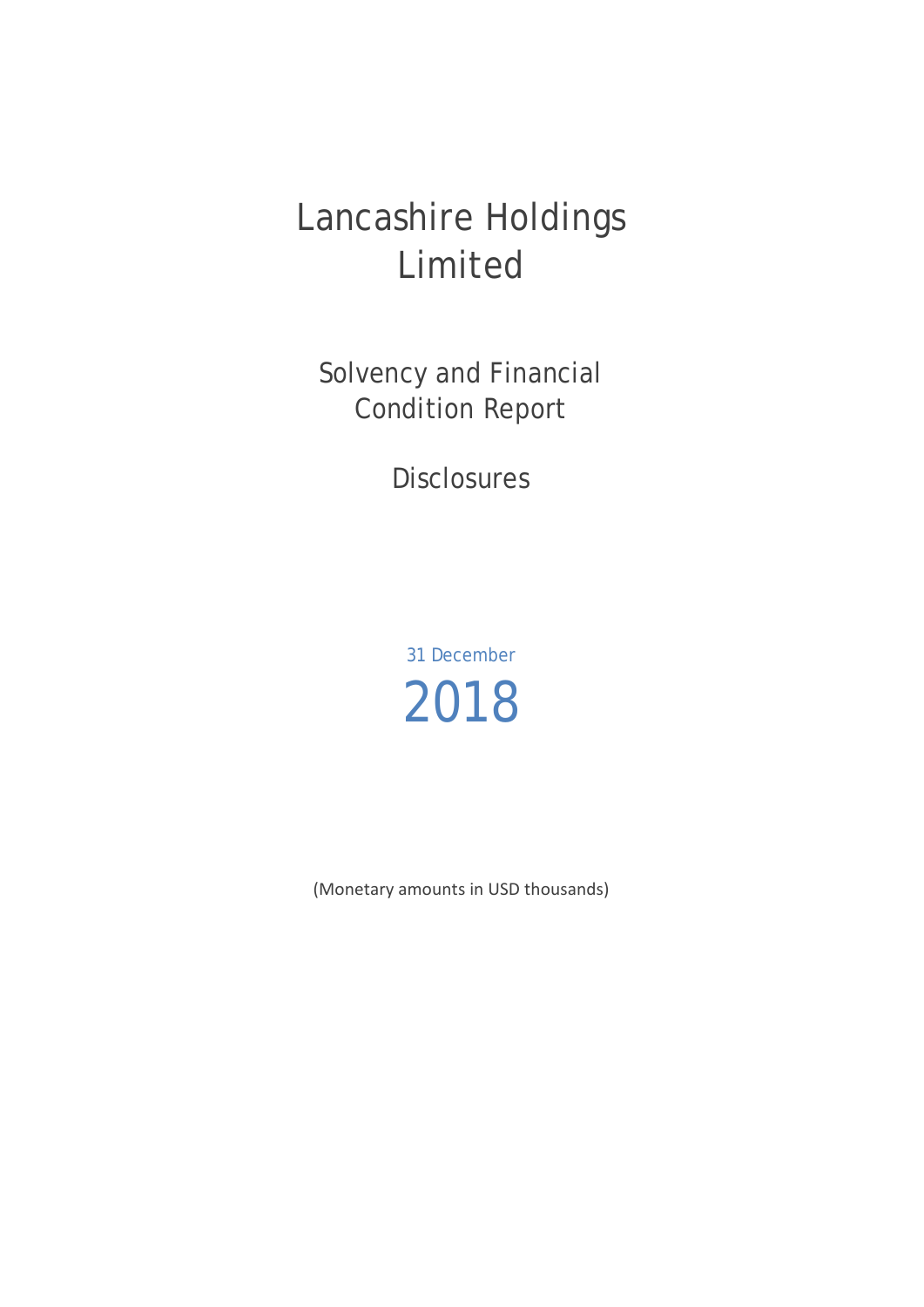## **General information**

| Participating undertaking name                      | Lancashire Holdings Limited                                   |
|-----------------------------------------------------|---------------------------------------------------------------|
| Group identification code                           | 5493002UNUYXLHOWF752                                          |
| Type of code of group                               | LEI                                                           |
| Country of the group supervisor                     | GB                                                            |
| Language of reporting                               | en                                                            |
| Reporting reference date                            | 31 December 2018                                              |
| Currency used for reporting                         | USD.                                                          |
| Accounting standards                                | <b>IFRS</b>                                                   |
| Method of Calculation of the group SCR              | Standard formula                                              |
| Method of group solvency calculation                | Method 1 is used exclusively                                  |
| Matching adjustment                                 | No use of matching adjustment                                 |
| Volatility adjustment                               | No use of volatility adjustment                               |
| Transitional measure on the risk-free interest rate | No use of transitional measure on the risk-free interest rate |
| Transitional measure on technical provisions        | No use of transitional measure on technical provisions        |
|                                                     |                                                               |

### **List of reported templates**

- S.02.01.02 Balance sheet
- S.05.01.02 Premiums, claims and expenses by line of business
- S.05.02.01 Premiums, claims and expenses by country

S.23.01.22 - Own Funds

- S.25.01.22 Solvency Capital Requirement for groups on Standard Formula
- S.32.01.22 Undertakings in the scope of the group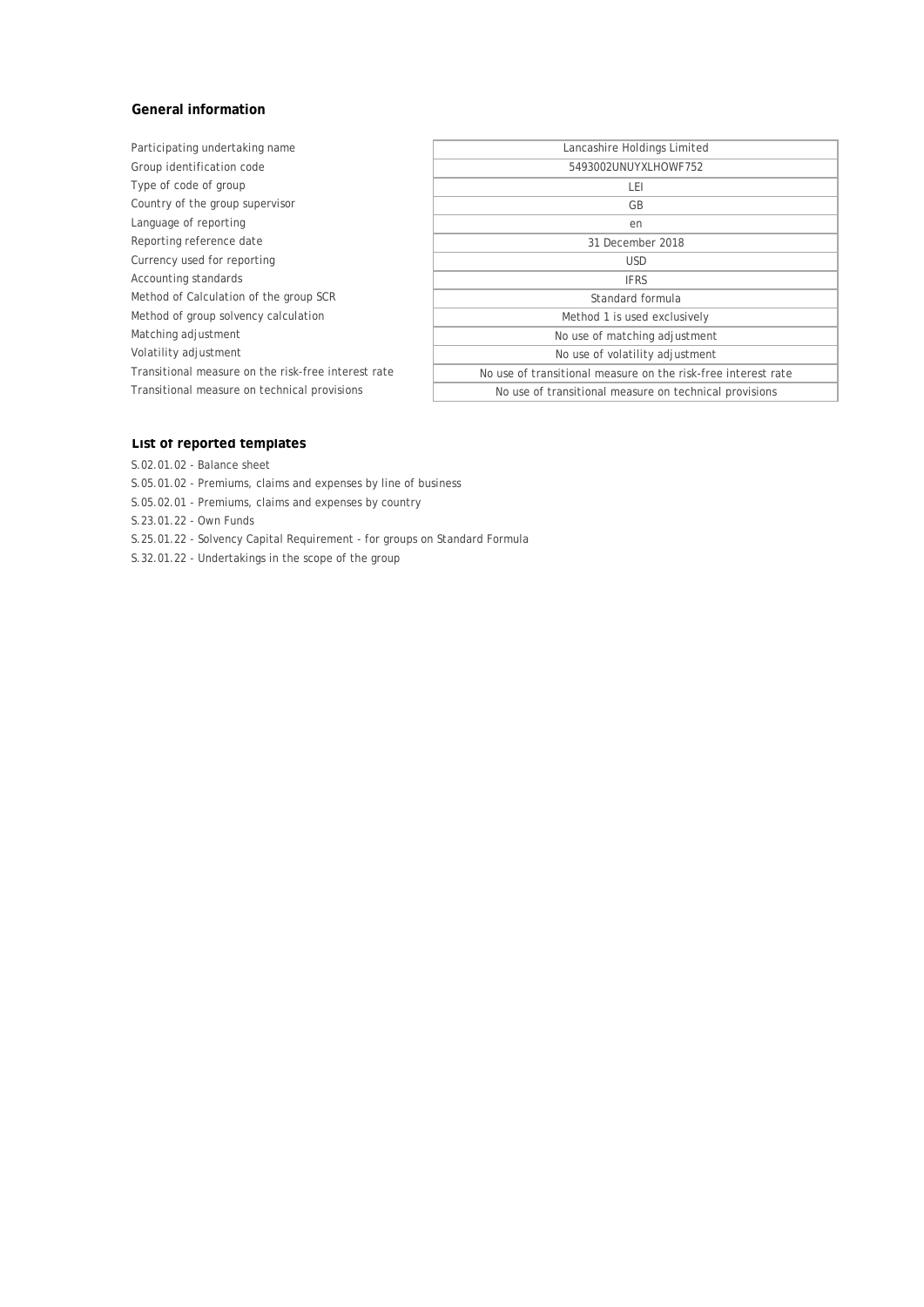# **S.02.01.02 Balance sheet**

|              |                                                                                        | Solvency II<br>value |
|--------------|----------------------------------------------------------------------------------------|----------------------|
|              | Assets                                                                                 | C0010                |
| R0030        | Intangible assets                                                                      | 0                    |
| R0040        | Deferred tax assets                                                                    | 1,098                |
| <b>R0050</b> | Pension benefit surplus                                                                | $\Omega$             |
| <b>R0060</b> | Property, plant & equipment held for own use                                           | 1,363                |
| R0070        | Investments (other than assets held for index-linked and unit-linked contracts)        | 1,426,195            |
| <b>R0080</b> | Property (other than for own use)                                                      | 0                    |
| R0090        | Holdings in related undertakings, including participations                             | 45,925               |
| R0100        | Equities                                                                               | 0                    |
| R0110        | Equities - listed                                                                      | 0                    |
| R0120        | Equities - unlisted                                                                    | $\Omega$             |
| R0130        | <b>Bonds</b>                                                                           | 1,143,434            |
| R0140        | <b>Government Bonds</b>                                                                | 381,513              |
| R0150        | Corporate Bonds                                                                        | 567,412              |
| R0160        | Structured notes                                                                       | 45,154               |
| R0170        | Collateralised securities                                                              | 149,355              |
| R0180        | Collective Investments Undertakings                                                    | 234,816              |
| R0190        | Derivatives                                                                            | 2,020                |
| <b>R0200</b> | Deposits other than cash equivalents                                                   | 0                    |
| R0210        | Other investments                                                                      | 0                    |
| R0220        | Assets held for index-linked and unit-linked contracts                                 | $\Omega$             |
| R0230        | Loans and mortgages                                                                    | 109,239              |
| R0240        | Loans on policies                                                                      | 0                    |
| R0250        | Loans and mortgages to individuals                                                     | $\Omega$             |
| R0260        | Other loans and mortgages                                                              | 109,239              |
| R0270        | Reinsurance recoverables from:                                                         | 103,153              |
| <b>R0280</b> | Non-life and health similar to non-life                                                | 103,153              |
| R0290        | Non-life excluding health                                                              | 103,153              |
| R0300        | Health similar to non-life                                                             | 0                    |
| R0310        | Life and health similar to life, excluding index-linked and unit-linked                | 0                    |
| R0320        | Health similar to life                                                                 | 0                    |
| R0330        | Life excluding health and index-linked and unit-linked                                 | 0                    |
| R0340        | Life index-linked and unit-linked                                                      | 0                    |
| R0350        | Deposits to cedants                                                                    | $\Omega$             |
| R0360        | Insurance and intermediaries receivables                                               | 12,441               |
| R0370        | Reinsurance receivables                                                                | 5,455                |
| R0380        | Receivables (trade, not insurance)                                                     | 4,106                |
| R0390        | Own shares (held directly)                                                             | 8,697                |
| R0400        | Amounts due in respect of own fund items or initial fund called up but not yet paid in | 0                    |
| R0410        | Cash and cash equivalents                                                              | 63,884               |
| R0420        | Any other assets, not elsewhere shown                                                  | 1,291                |
| R0500        | <b>Total assets</b>                                                                    | 1,736,922            |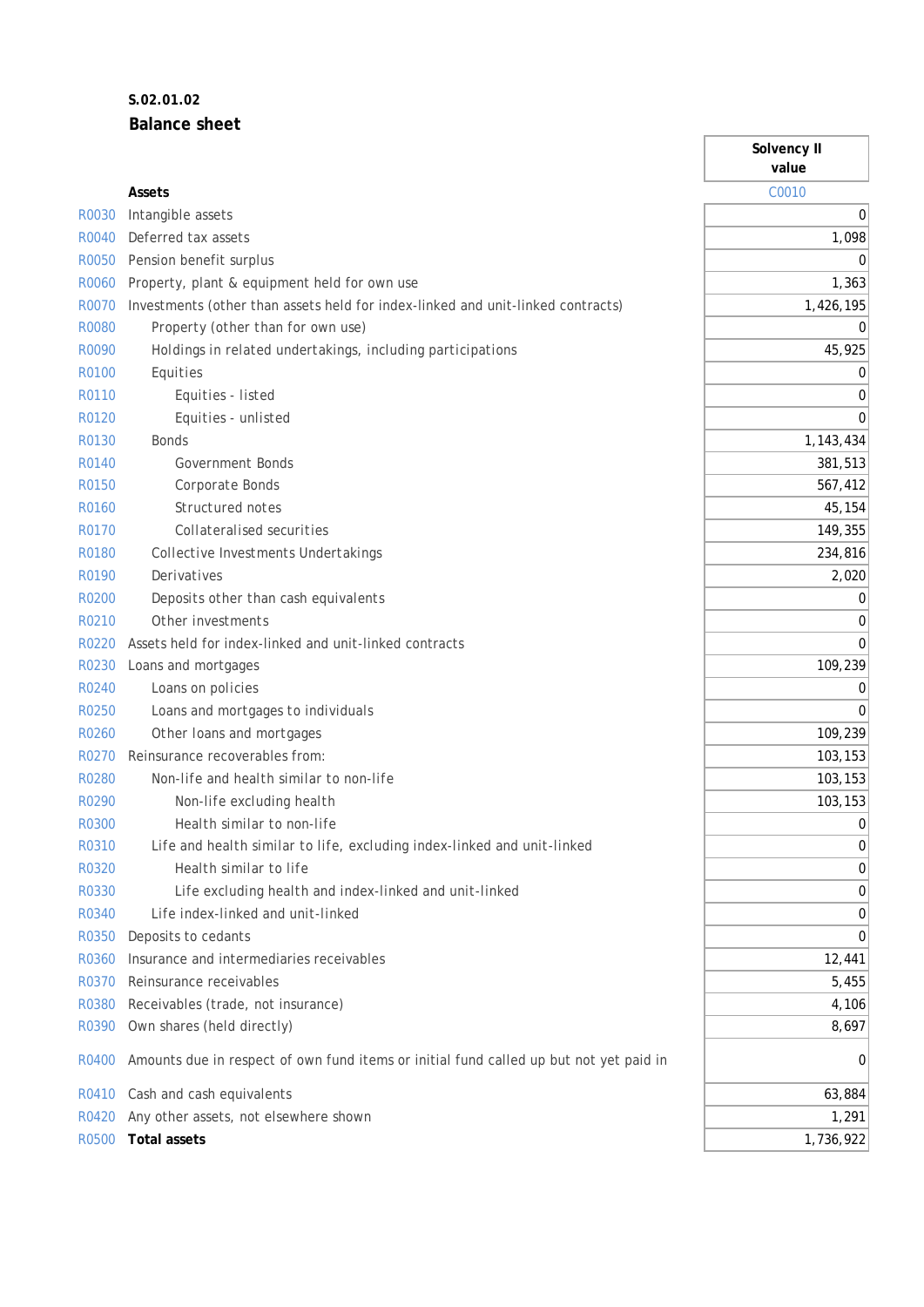# **S.02.01.02 Balance sheet**

|                   |                                                                                 | Solvency II<br>value |
|-------------------|---------------------------------------------------------------------------------|----------------------|
|                   | Liabilities                                                                     | C0010                |
| R0510             | Technical provisions - non-life                                                 | 501,481              |
| <b>R0520</b>      | Technical provisions - non-life (excluding health)                              | 501,481              |
| R0530             | TP calculated as a whole                                                        | 0                    |
| <b>R0540</b>      | <b>Best Estimate</b>                                                            | 448,866              |
| <b>R0550</b>      | Risk margin                                                                     | 52,615               |
| <b>R0560</b>      | Technical provisions - health (similar to non-life)                             | 0                    |
| R0570             | TP calculated as a whole                                                        | 0                    |
| <b>R0580</b>      | <b>Best Estimate</b>                                                            | 0                    |
| R0590             | Risk margin                                                                     | 0                    |
| R0600             | Technical provisions - life (excluding index-linked and unit-linked)            | 0                    |
| R0610             | Technical provisions - health (similar to life)                                 | 0                    |
| R0620             | TP calculated as a whole                                                        | 0                    |
| R0630             | <b>Best Estimate</b>                                                            | 0                    |
| R0640             | Risk margin                                                                     | 0                    |
| R0650             | Technical provisions - life (excluding health and index-linked and unit-linked) | 0                    |
| R0660             | TP calculated as a whole                                                        | 0                    |
| R0670             | <b>Best Estimate</b>                                                            | 0                    |
| R0680             | Risk margin                                                                     | 0                    |
| R0690             | Technical provisions - index-linked and unit-linked                             | 0                    |
| <b>R0700</b>      | TP calculated as a whole                                                        | 0                    |
| R0710             | <b>Best Estimate</b>                                                            | 0                    |
| R0720             | Risk margin                                                                     | 0                    |
| R0740             | Contingent liabilities                                                          | 0                    |
| R0750             | Provisions other than technical provisions                                      | 0                    |
| R0760             | Pension benefit obligations                                                     | 0                    |
| <b>R0770</b>      | Deposits from reinsurers                                                        | 0                    |
| R0780             | Deferred tax liabilities                                                        | $\Omega$             |
| R0790             | Derivatives                                                                     | 2,678                |
| R0800             | Debts owed to credit institutions                                               | 0                    |
| R0810             | Financial liabilities other than debts owed to credit institutions              | 137,343              |
| R0820             | Insurance & intermediaries payables                                             | 922                  |
| R0830             | Reinsurance payables                                                            | 0                    |
| R0840             | Payables (trade, not insurance)                                                 | 30,972               |
| <b>R0850</b>      | Subordinated liabilities                                                        | 96,687               |
| R0860             | Subordinated liabilities not in BOF                                             | 96,687               |
| R0870             | Subordinated liabilities in BOF                                                 | 0                    |
| <b>R0880</b>      | Any other liabilities, not elsewhere shown                                      | $\Omega$             |
| R0900             | <b>Total liabilities</b>                                                        | 770,083              |
| R <sub>1000</sub> | Excess of assets over liabilities                                               | 966,839              |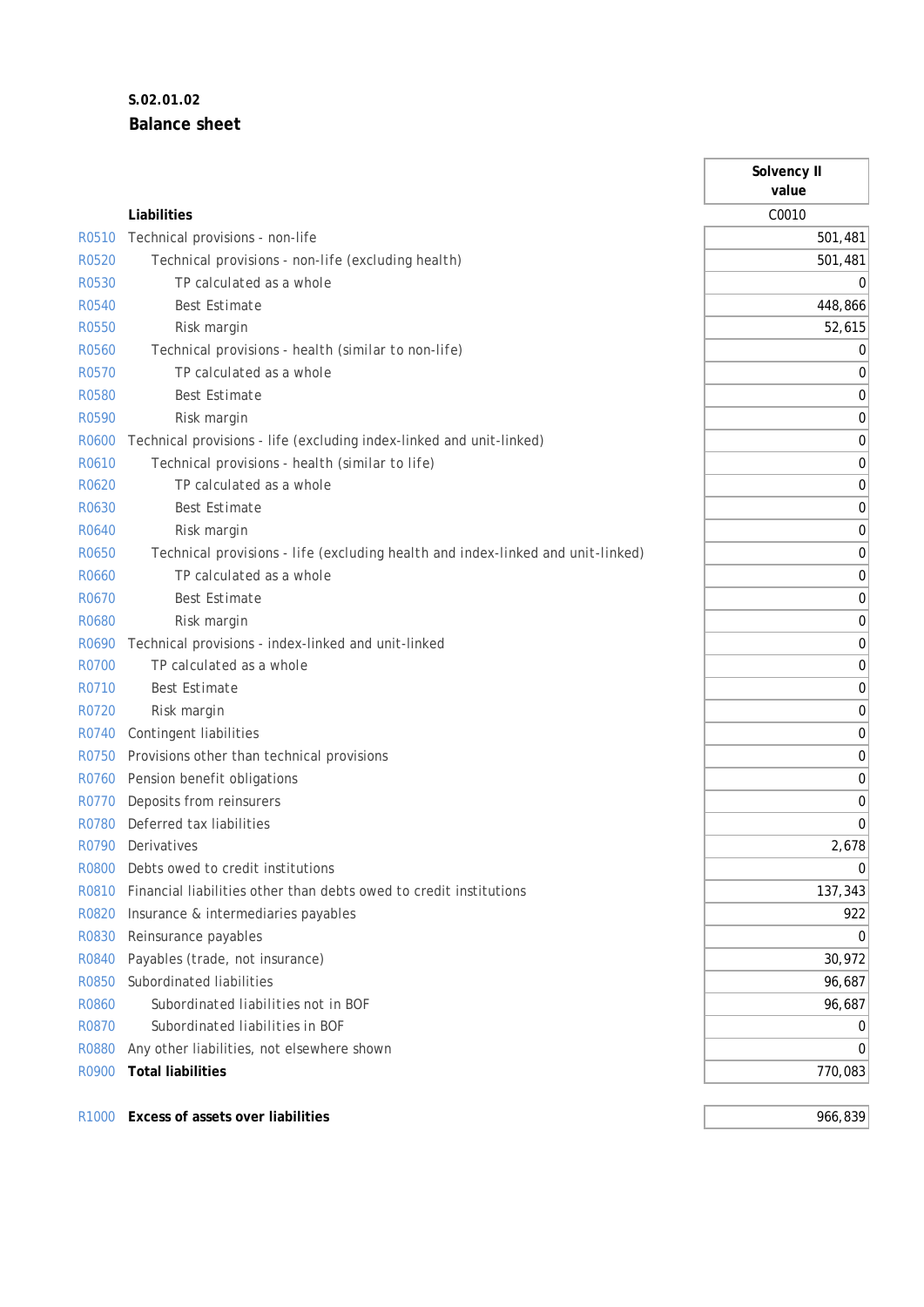### **S.05.01.02 Premiums, claims and expenses by line of business**

#### **Non-life**

|                                                     |                                 | Line of Business for: non-life insurance and reinsurance obligations (direct business and accepted proportional reinsurance) |                                       |                                         |                          |                                                   | Line of business for: accepted non-proportional<br>reinsurance |                                   |                                       |                                |            |                         |        |          |                                      |          |                |
|-----------------------------------------------------|---------------------------------|------------------------------------------------------------------------------------------------------------------------------|---------------------------------------|-----------------------------------------|--------------------------|---------------------------------------------------|----------------------------------------------------------------|-----------------------------------|---------------------------------------|--------------------------------|------------|-------------------------|--------|----------|--------------------------------------|----------|----------------|
|                                                     | Medical<br>expense<br>insurance | Income<br>protection<br>insurance                                                                                            | Workers'<br>compensation<br>insurance | Motor vehicle<br>liability<br>insurance | Other motor<br>insurance | Marine,<br>aviation and<br>transport<br>insurance | Fire and<br>other damage<br>to property<br>insurance           | General<br>liability<br>insurance | Credit and<br>suretyship<br>insurance | Legal<br>expenses<br>insurance | Assistance | Misc. financial<br>loss | Health | Casualty | Marine.<br>aviation and<br>transport | Property | Total          |
|                                                     | C0010                           | C0020                                                                                                                        | C0030                                 | C0040                                   | C0050                    | C0060                                             | C0070                                                          | C0080                             | C0090                                 | C0100                          | C0110      | C0120                   | C0130  | C0140    | C0150                                | C0160    | C0200          |
| Premiums written                                    |                                 |                                                                                                                              |                                       |                                         |                          |                                                   |                                                                |                                   |                                       |                                |            |                         |        |          |                                      |          |                |
| R0110 Gross - Direct Business                       |                                 |                                                                                                                              |                                       |                                         |                          | 133,009                                           | 63,405                                                         |                                   | 35,474                                |                                |            |                         |        |          |                                      |          | 231,888        |
| R0120 Gross - Proportional reinsurance accepted     |                                 |                                                                                                                              |                                       |                                         |                          | $\Omega$                                          | 1,775                                                          |                                   |                                       |                                |            |                         |        |          |                                      |          | 1,775          |
| R0130 Gross - Non-proportional reinsurance accepted |                                 |                                                                                                                              |                                       |                                         |                          |                                                   |                                                                |                                   |                                       |                                |            |                         |        |          | 16,418                               | 131,662  | 148,080        |
| R0140 Reinsurers' share                             |                                 |                                                                                                                              |                                       |                                         |                          | 50,355                                            | 22,537                                                         |                                   | 19,427                                |                                |            |                         |        |          | 7,511                                | 51,091   | 150,921        |
| R0200 Net                                           |                                 |                                                                                                                              |                                       |                                         |                          | 82.654                                            | 42,643                                                         |                                   | 16.047                                |                                |            |                         |        |          | 8.907                                | 80.571   | 230,822        |
| Premiums earned                                     |                                 |                                                                                                                              |                                       |                                         |                          |                                                   |                                                                |                                   |                                       |                                |            |                         |        |          |                                      |          |                |
| R0210 Gross - Direct Business                       |                                 |                                                                                                                              |                                       |                                         |                          | 150,729                                           | 57,998                                                         |                                   | 31,500                                |                                |            |                         |        |          |                                      |          | 240,227        |
| R0220 Gross - Proportional reinsurance accepted     |                                 |                                                                                                                              |                                       |                                         |                          | 0                                                 | 2,061                                                          |                                   | $\Omega$                              |                                |            |                         |        |          |                                      |          | 2.061          |
| R0230 Gross - Non-proportional reinsurance accepted |                                 |                                                                                                                              |                                       |                                         |                          |                                                   |                                                                |                                   |                                       |                                |            |                         |        |          | 16,484                               | 129,221  | 145,705        |
| R0240 Reinsurers' share                             |                                 |                                                                                                                              |                                       |                                         |                          | 58,053                                            | 21,768                                                         |                                   | 7,477                                 |                                |            |                         |        |          | 3,085                                | 50,537   | 140,920        |
| R0300 Net                                           |                                 |                                                                                                                              |                                       |                                         |                          | 92,676                                            | 38,291                                                         |                                   | 24,023                                |                                |            |                         |        |          | 13,399                               | 78,684   | 247,073        |
| Claims incurred                                     |                                 |                                                                                                                              |                                       |                                         |                          |                                                   |                                                                |                                   |                                       |                                |            |                         |        |          |                                      |          |                |
| R0310 Gross - Direct Business                       |                                 |                                                                                                                              |                                       |                                         |                          | 49,699                                            | 1,105                                                          |                                   | 13,021                                |                                |            |                         |        |          |                                      |          | 63,825         |
| R0320 Gross - Proportional reinsurance accepted     |                                 |                                                                                                                              |                                       |                                         |                          | $\Omega$                                          | 795                                                            |                                   | $\Omega$                              |                                |            |                         |        |          |                                      |          | 795            |
| R0330 Gross - Non-proportional reinsurance accepted |                                 |                                                                                                                              |                                       |                                         |                          |                                                   |                                                                |                                   |                                       |                                |            |                         |        |          | 3,420                                | 77,072   | 80,492         |
| R0340 Reinsurers' share                             |                                 |                                                                                                                              |                                       |                                         |                          | 49,985                                            | 946                                                            |                                   | 7,148                                 |                                |            |                         |        |          | 480                                  | 39,940   | 98.499         |
| R0400 Net                                           |                                 |                                                                                                                              |                                       |                                         |                          | $-286$                                            | 954                                                            |                                   | 5,873                                 |                                |            |                         |        |          | 2.940                                | 37,132   | 46,613         |
| Changes in other technical provisions               |                                 |                                                                                                                              |                                       |                                         |                          |                                                   |                                                                |                                   |                                       |                                |            |                         |        |          |                                      |          |                |
| R0410 Gross - Direct Business                       |                                 |                                                                                                                              |                                       |                                         |                          | 0                                                 | $\Omega$                                                       |                                   | $\Omega$                              |                                |            |                         |        |          |                                      |          | $\overline{0}$ |
| R0420 Gross - Proportional reinsurance accepted     |                                 |                                                                                                                              |                                       |                                         |                          | $\Omega$                                          |                                                                |                                   | $\Omega$                              |                                |            |                         |        |          |                                      |          | $\overline{0}$ |
| R0430 Gross - Non-proportional reinsurance accepted |                                 |                                                                                                                              |                                       |                                         |                          |                                                   |                                                                |                                   |                                       |                                |            |                         |        |          | $\Omega$                             |          | $\Omega$       |
| R0440 Reinsurers' share                             |                                 |                                                                                                                              |                                       |                                         |                          | 0                                                 |                                                                |                                   | $\Omega$                              |                                |            |                         |        |          |                                      |          | $\overline{0}$ |
| <b>R0500 Net</b>                                    |                                 |                                                                                                                              |                                       |                                         |                          | $\Omega$                                          |                                                                |                                   | $\Omega$                              |                                |            |                         |        |          |                                      | $\Omega$ | $\Omega$       |
| R0550 Expenses incurred                             |                                 |                                                                                                                              |                                       |                                         |                          | 49,719                                            | 14,127                                                         |                                   | 5,038                                 |                                |            |                         |        |          | 2,486                                | 14,244   | 85,614         |
| R1200 Other expenses                                |                                 |                                                                                                                              |                                       |                                         |                          |                                                   |                                                                |                                   |                                       |                                |            |                         |        |          |                                      |          | 79,446         |
| R1300 Total expenses                                |                                 |                                                                                                                              |                                       |                                         |                          |                                                   |                                                                |                                   |                                       |                                |            |                         |        |          |                                      |          | 165,060        |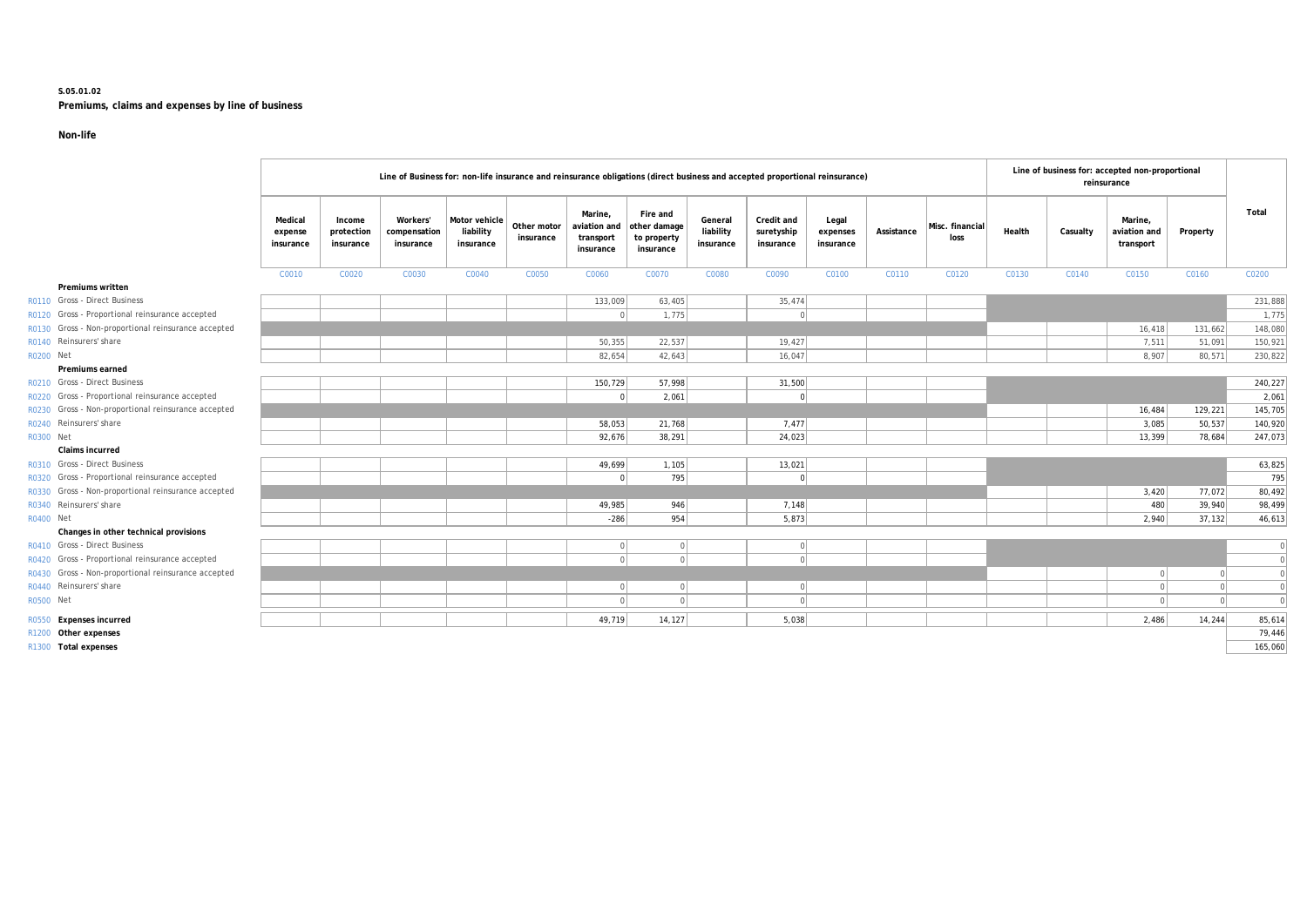# **S.05.02.01 Premiums, claims and expenses by country**

# **Non-life**

|                  |                                                     | C0010        | C0020          | C0030                                                                           | C0040        | C0050                                                                              | C0060        | C0070                           |
|------------------|-----------------------------------------------------|--------------|----------------|---------------------------------------------------------------------------------|--------------|------------------------------------------------------------------------------------|--------------|---------------------------------|
|                  |                                                     | Home Country |                | Top 5 countries (by amount of gross premiums written) -<br>non-life obligations |              | Top 5 countries (by amount of gross<br>premiums written) - non-life<br>obligations |              | Total Top 5 and<br>home country |
| R0010            |                                                     |              | <b>US</b>      | JP                                                                              | AU           | BM                                                                                 | <b>DE</b>    |                                 |
|                  |                                                     | C0080        | C0090          | C0100                                                                           | C0110        | C0120                                                                              | C0130        | C0140                           |
|                  | Premiums written                                    |              |                |                                                                                 |              |                                                                                    |              |                                 |
|                  | R0110 Gross - Direct Business                       | 146,466      | 17,064         | 70                                                                              | 3,119        | 2,943                                                                              | 2,382        | 172,044                         |
|                  | R0120 Gross - Proportional reinsurance accepted     | $\mathbf{0}$ | 110            | 1,210                                                                           | $\Omega$     | $\Omega$                                                                           | $\Omega$     | 1,320                           |
|                  | R0130 Gross - Non-proportional reinsurance accepted | 23,490       | 73,753         | 14,046                                                                          | 5,558        | 2,492                                                                              | 6,041        | 125,380                         |
|                  | R0140 Reinsurers' share                             | 61,545       | 33,263         | 6,163                                                                           | 2,740        | 708                                                                                | 5,037        | 109,456                         |
| R0200            | Net                                                 | 108,411      | 57.664         | 9,163                                                                           | 5,937        | 4,727                                                                              | 3,386        | 189,288                         |
|                  | Premiums earned                                     |              |                |                                                                                 |              |                                                                                    |              |                                 |
|                  | R0210 Gross - Direct Business                       | 163,253      | 14,316         | 372                                                                             | 2,275        | 2,745                                                                              | 2,039        | 185,000                         |
| R0220            | Gross - Proportional reinsurance accepted           | $\mathbf 0$  | 73             | 1,226                                                                           |              | $\Omega$                                                                           | 0            | 1,299                           |
| R0230            | Gross - Non-proportional reinsurance accepted       | 22,750       | 74,340         | 12,184                                                                          | 5,097        | 2,640                                                                              | 8,040        | 125,051                         |
| R0240            | Reinsurers' share                                   | 67,303       | 33,183         | 6,193                                                                           | 2,740        | 708                                                                                | 2,466        | 112,593                         |
| R0300            | Net                                                 | 118,700      | 55,546         | 7,589                                                                           | 4,632        | 4,677                                                                              | 7,613        | 198,757                         |
|                  | Claims incurred                                     |              |                |                                                                                 |              |                                                                                    |              |                                 |
|                  | R0310 Gross - Direct Business                       | 55,777       | 850            | $-36$                                                                           | 1,642        | 20                                                                                 | 141          | 58,394                          |
| R0320            | Gross - Proportional reinsurance accepted           | $\mathbf{0}$ | 38             | 20                                                                              |              | $\Omega$                                                                           | $\Omega$     | 58                              |
| R0330            | Gross - Non-proportional reinsurance accepted       | 19,547       | 35,244         | 11,804                                                                          | 638          | $-4,302$                                                                           | 1,305        | 64,236                          |
| R0340            | Reinsurers' share                                   | 50,623       | 32,557         | $\Omega$                                                                        |              |                                                                                    | 197          | 83,381                          |
| R0400            | Net                                                 | 24,701       | 3,575          | 11,788                                                                          | 2,280        | $-4,286$                                                                           | 1,249        | 39,307                          |
|                  | Changes in other technical provisions               |              |                |                                                                                 |              |                                                                                    |              |                                 |
|                  | R0410 Gross - Direct Business                       | $\mathbf{0}$ | $\Omega$       | $\overline{0}$                                                                  | $\Omega$     | $\overline{0}$                                                                     | 0            |                                 |
| R0420            | Gross - Proportional reinsurance accepted           | $\mathbf 0$  | $\overline{0}$ | $\overline{0}$                                                                  | $\mathbf 0$  | $\overline{0}$                                                                     | $\mathbf{0}$ | $\mathbf 0$                     |
|                  | R0430 Gross - Non-proportional reinsurance accepted | $\mathbf{0}$ | $\Omega$       | $\overline{0}$                                                                  | $\mathbf{0}$ | $\Omega$                                                                           | $\Omega$     | $\Omega$                        |
| R0440            | Reinsurers' share                                   | $\mathbf{0}$ | $\Omega$       | $\overline{0}$                                                                  | $\mathbf{0}$ | $\overline{0}$                                                                     | 0            | $\Omega$                        |
| <b>R0500 Net</b> |                                                     | $\mathbf{0}$ | $\Omega$       | $\overline{0}$                                                                  | $\Omega$     | $\Omega$                                                                           | $\Omega$     | $\Omega$                        |
|                  | R0550 Expenses incurred                             | 55,618       | 10,526         | 1,564                                                                           | 896          | 1,727                                                                              | 1,943        | 72,274                          |
| R1200            | Other expenses                                      |              |                |                                                                                 |              |                                                                                    |              | 79,446                          |
|                  | R1300 Total expenses                                |              |                |                                                                                 |              |                                                                                    |              | 151,720                         |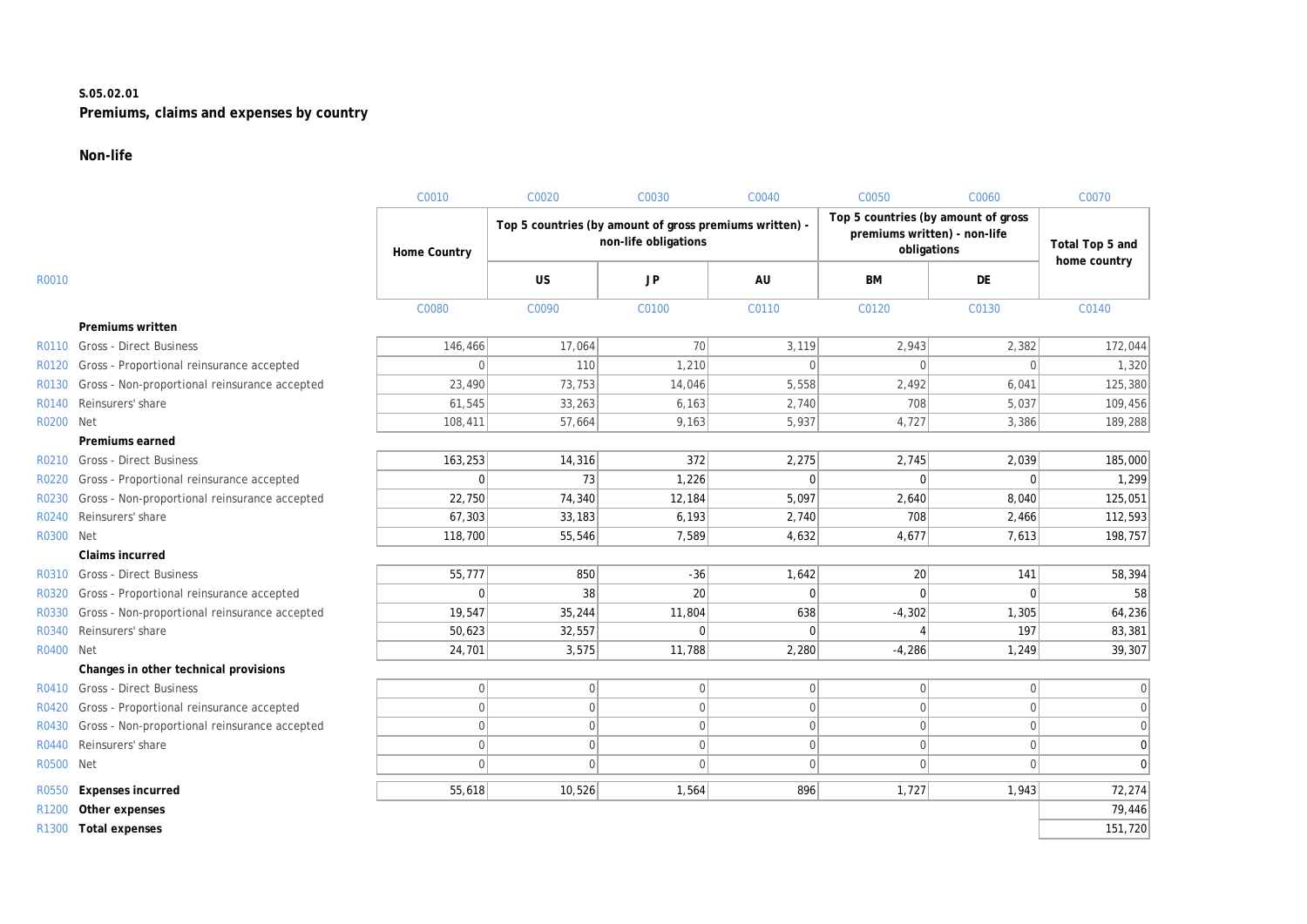# **S.23.01.22**

#### **Own Funds**

|              | Basic own funds before deduction for participations in other financial sector                                                                                               | Total    | Tier 1<br>unrestricted | Tier 1<br>restricted | Tier 2   | Tier 3   |
|--------------|-----------------------------------------------------------------------------------------------------------------------------------------------------------------------------|----------|------------------------|----------------------|----------|----------|
|              |                                                                                                                                                                             | C0010    | C0020                  | C0030                | C0040    | C0050    |
|              | R0010 Ordinary share capital (gross of own shares)                                                                                                                          | 100,971  | 100.971                |                      |          |          |
| R0020        | Non-available called but not paid in ordinary share capital at group level                                                                                                  | $\Omega$ |                        |                      |          |          |
|              | R0030 Share premium account related to ordinary share capital                                                                                                               |          |                        |                      |          |          |
|              | R0040 Initial funds, members' contributions or the equivalent basic own-fund item for mutual and mutual-type undertakings                                                   |          |                        |                      |          |          |
|              | R0050 Subordinated mutual member accounts                                                                                                                                   |          |                        | $\Omega$             |          | $\Omega$ |
| <b>R0060</b> | Non-available subordinated mutual member accounts at group level                                                                                                            |          |                        |                      |          |          |
|              | R0070 Surplus funds                                                                                                                                                         |          |                        |                      |          |          |
| <b>R0080</b> | Non-available surplus funds at group level                                                                                                                                  |          |                        |                      |          |          |
|              | R0090 Preference shares                                                                                                                                                     |          |                        | $\Omega$             |          |          |
| R0100        | Non-available preference shares at group level                                                                                                                              |          |                        |                      |          |          |
|              | R0110 Share premium account related to preference shares                                                                                                                    |          |                        | $\Omega$             |          |          |
| R0120        | Non-available share premium account related to preference shares at group level                                                                                             |          |                        |                      |          |          |
|              | R0130 Reconciliation reserve                                                                                                                                                | 561,152  | 561,152                |                      |          |          |
|              | R0140 Subordinated liabilities                                                                                                                                              |          |                        | $\Omega$             |          | $\Omega$ |
| R0150        | Non-available subordinated liabilities at group level                                                                                                                       |          |                        |                      |          |          |
|              | R0160 An amount equal to the value of net deferred tax assets                                                                                                               | 1,098    |                        |                      |          | 1,098    |
| R0170        | The amount equal to the value of net deferred tax assets not available at the group level                                                                                   |          |                        |                      |          | $\Omega$ |
|              | R0180 Other items approved by supervisory authority as basic own funds not specified above                                                                                  |          | $\Omega$               | $\Omega$             | $\cap$   | $\Omega$ |
| R0190        | Non available own funds related to other own funds items approved by supervisory authority                                                                                  |          |                        |                      |          |          |
|              | R0200 Minority interests (if not reported as part of a specific own fund item)                                                                                              |          |                        |                      |          |          |
| R0210        | Non-available minority interests at group level                                                                                                                             | 315      | 315                    |                      |          |          |
| R0220        | Own funds from the financial statements that should not be represented by the reconciliation reserve and do not meet the criteria to be classified as Solvency II own funds |          |                        |                      |          |          |
| R0230        | Deductions for participations in other financial undertakings, including non-regulated undertakings carrying out financial activities                                       |          |                        |                      |          |          |
| R0240        | whereof deducted according to art 228 of the Directive 2009/138/EC                                                                                                          |          |                        |                      |          |          |
|              | R0250 Deductions for participations where there is non-availability of information (Article 229)                                                                            |          |                        |                      |          |          |
|              | R0260 Deduction for participations included by using D&A when a combination of methods is used                                                                              |          |                        |                      |          |          |
|              | R0270 Total of non-available own fund items                                                                                                                                 | 315      | 315                    | $\Omega$             | $\Omega$ | $\Omega$ |
|              | R0280 Total deductions                                                                                                                                                      | 315      | 315                    | $\Omega$             | $\Omega$ | $\Omega$ |
|              | R0290 Total basic own funds after deductions                                                                                                                                | 662,906  | 661.808                | 0                    | $\Omega$ | 1,098    |
|              | Ancillary own funds                                                                                                                                                         |          |                        |                      |          |          |



- $R0310$  Unpaid and uncalled initial funds, members' contributions or the equivalent basic own fund item for mutual and mutual type undertakings, callable on demand  $\begin{bmatrix} 0 \end{bmatrix}$
- R0320 Unpaid and uncalled preference shares callable on demand and the state of the state of the state of the state of the state of the state of the state of the state of the state of the state of the state of the state of
- R0330 A legally binding commitment to subscribe and pay for subordinated liabilities on demand 0
- R0340 Letters of credit and guarantees under Article 96(2) of the Directive 2009/138/EC 0
- R0350 Letters of credit and guarantees other than under Article 96(2) of the Directive 2009/138/EC 0
- R0360 Supplementary members calls under first subparagraph of Article 96(3) of the Directive 2009/138/EC 0
- R0370 Supplementary members calls other than under first subparagraph of Article 96(3) of the Directive 2009/138/EC 009/138/EC
- R0380 Non available ancillary own funds at group level contact the contact of the contact of the contact of the contact of the contact of the contact of the contact of the contact of the contact of the contact of the conta
- R0390 Other ancillary own funds of the contract of the contract of the contract of the contract of the contract of the contract of the contract of the contract of the contract of the contract of the contract of the contrac
- 

#### **Own funds of other financial sectors**

- R0410 Credit Institutions, investment firms, financial institutions, alternative investment fund managers, UCITS management companies 0
- R0420 Institutions for occupational retirement provision
- R0430 Non regulated entities carrying out financial activities
- **R0440 Total own funds of other financial sectors**

R0400 **Total ancillary own funds** 0 0 0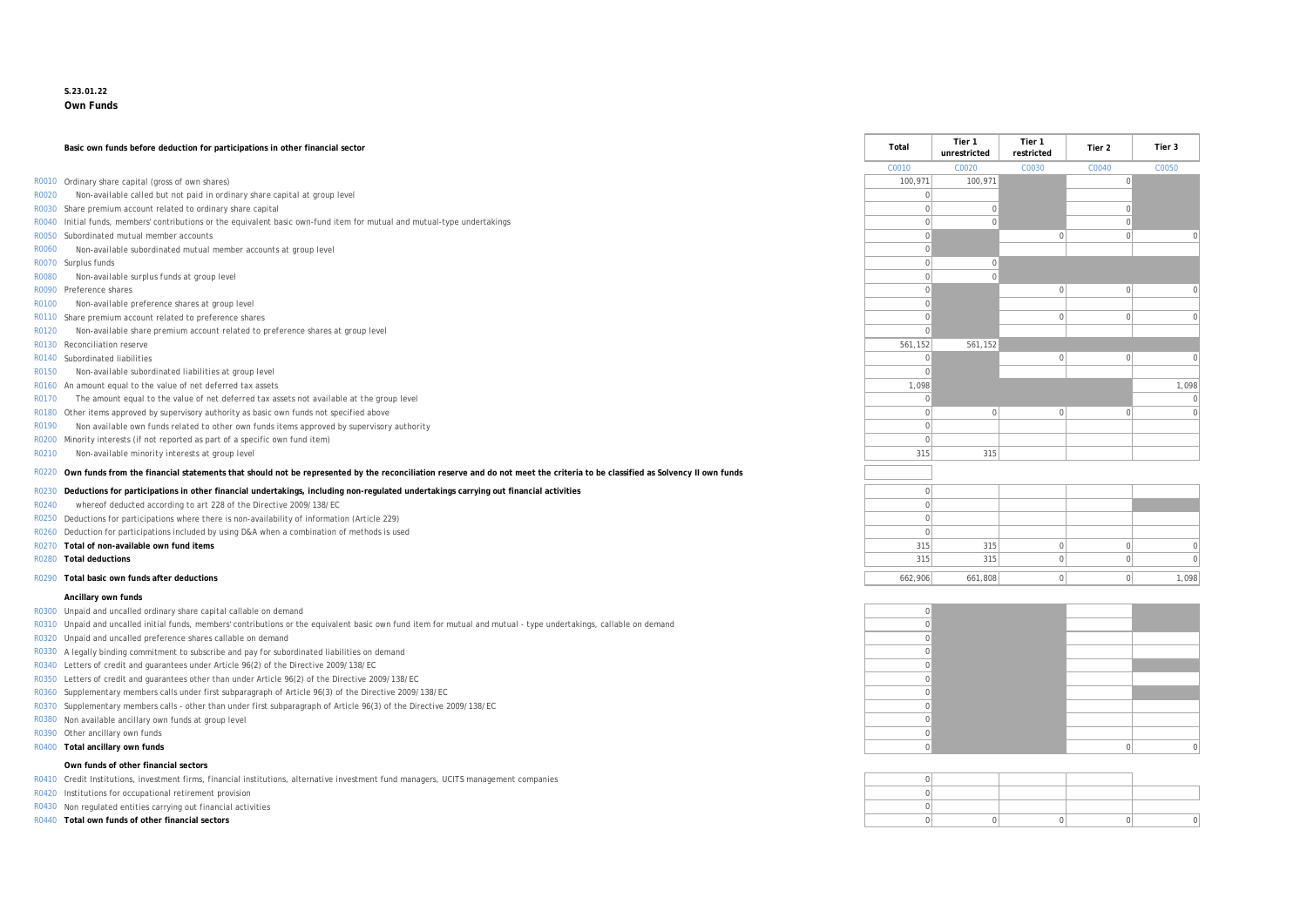#### **S.23.01.22 Own Funds**

**Basic own funds before deduction for participations in other financial sector** 

#### **Own funds when using the D&A, exclusively or in combination of method 1**

- R0450 Own funds aggregated when using the D&A and combination of method
- R0460 Own funds aggregated when using the D&A and combination of method net of IGT
- R0520 Total available own funds to meet the consolidated group SCR (excluding own funds from other financial sector and from the undertakings included via D&A)
- R0530 Total available own funds to meet the minimum consolidated group SCR
- R0560 Total eligible own funds to meet the consolidated group SCR (excluding own funds from other financial sector and from the undertakings included via D&A)
- R0570 Total eligible own funds to meet the minimum consolidated group SCR (group)

#### R0610 Minimum consolidated Group SCR

- **R0650** Ratio of Eligible own funds to Minimum Consolidated Group SCR
- R0660 Total eligible own funds to meet the group SCR (including own funds from other financial sector and from the undertakings included via D&A) R0680 **Group SCR** 535,061 **SCR** 535,061
- R0690 **Ratio of Eligible own funds to group SCR including other financial sectors and the undertakings included via D&A** 123.89%

#### **Reconcilliation reserve** C0060

- R0700 Excess of assets over liabilities
- R0710 Own shares (held directly and indirectly)
- R0720 Forseeable dividends, distributions and charges
- R0730 Other basic own fund items
- R0740 Adjustment for restricted own fund items in respect of matching adjustment portfolios and ring fenced funds
- R0750 Other non available own funds
- **R0760 Reconciliation reserve**

#### **Expected profits**

- R0770 Expected profits included in future premiums (EPIFP) Life business 0
- R0780 Expected profits included in future premiums (EPIFP) Non- life business 99,035
- R0790 **Total Expected profits included in future premiums (EPIFP)** 99,035

| Total | Tier 1<br>unrestricted | Tier 1<br>restricted | Tier 2 | Tier 3 |
|-------|------------------------|----------------------|--------|--------|
| 20010 | 20020                  | 20030                | 20040  | 20050  |

| $\Omega$ |         |             |             |       |
|----------|---------|-------------|-------------|-------|
| $\Omega$ |         |             |             |       |
|          |         |             |             |       |
| 662,906  | 661,808 | $\Omega$    | 0           | 1,098 |
| 661,808  | 661,808 | $\mathbf 0$ | 0           |       |
| 662,906  | 661,808 | $\mathbf 0$ | $\mathbf 0$ | 1,098 |
| 661,804  | 661,808 | $\mathbf 0$ | $\mathbf 0$ |       |
|          |         |             |             |       |
| 124,171  |         |             |             |       |
| 532.98%  |         |             |             |       |
| 662,906  | 661,808 | U           | 0           | 1,098 |
| 535,061  |         |             |             |       |
|          |         |             |             |       |

| C0060   |  |  |  |  |
|---------|--|--|--|--|
| 966.839 |  |  |  |  |
| 8.697   |  |  |  |  |
|         |  |  |  |  |
| 102.069 |  |  |  |  |
| 242,815 |  |  |  |  |
| 52,106  |  |  |  |  |
| 561.152 |  |  |  |  |

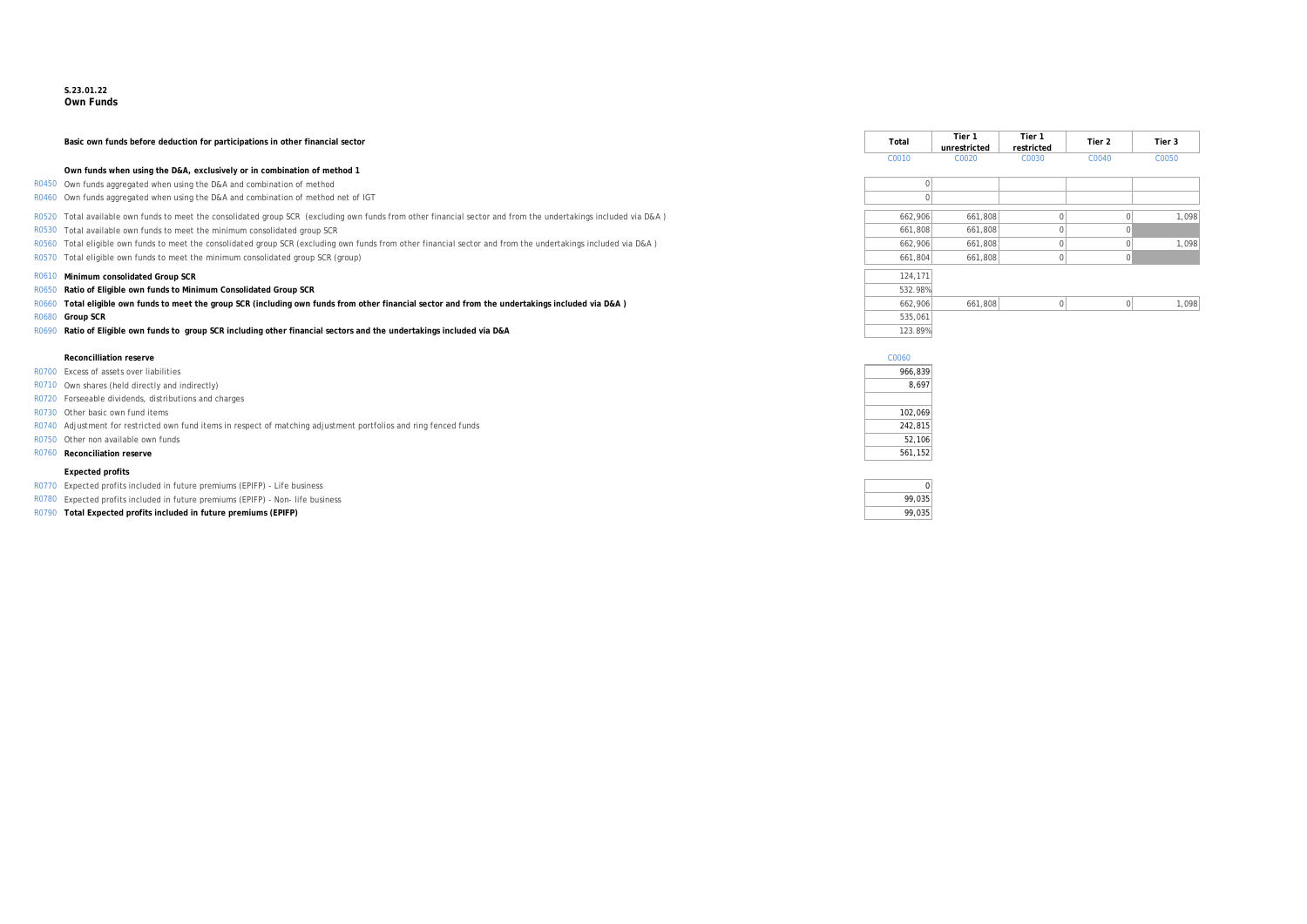### **S.25.01.22 Solvency Capital Requirement - for groups on Standard Formula**

|              |                                                                                             | Gross solvency<br>capital<br>requirement | <b>USP</b>                                         | Simplificat                         |  |
|--------------|---------------------------------------------------------------------------------------------|------------------------------------------|----------------------------------------------------|-------------------------------------|--|
|              |                                                                                             | C0110                                    | C0090                                              | C0120                               |  |
| R0010        | Market risk                                                                                 | 173.584                                  |                                                    |                                     |  |
| R0020        | Counterparty default risk                                                                   | 18.794                                   |                                                    |                                     |  |
| R0030        | Life underwriting risk                                                                      | $\mathbf 0$                              |                                                    |                                     |  |
| R0040        | Health underwriting risk                                                                    | O                                        |                                                    |                                     |  |
| <b>R0050</b> | Non-life underwriting risk                                                                  | 374,406                                  | 9                                                  |                                     |  |
| <b>R0060</b> | Diversification                                                                             | $-90,605$                                |                                                    |                                     |  |
|              |                                                                                             |                                          | USP Key                                            |                                     |  |
| R0070        | Intangible asset risk                                                                       | $\Omega$                                 | For life underwriting risk:                        |                                     |  |
|              |                                                                                             |                                          | benefits                                           | 1 - Increase in the amount of ann   |  |
| R0100        | <b>Basic Solvency Capital Requirement</b>                                                   | 476,179                                  | 9 - None                                           |                                     |  |
|              | Calculation of Solvency Capital Requirement                                                 | C0100                                    | For health underwriting risk:<br>benefits          | 1 - Increase in the amount of ann   |  |
| R0130        | Operational risk                                                                            | 13,777                                   |                                                    | 2 - Standard deviation for NSLT he  |  |
| R0140        | Loss-absorbing capacity of technical provisions                                             |                                          | premium risk<br>3 - Standard deviation for NSLT he |                                     |  |
| R0150        | Loss-absorbing capacity of deferred taxes                                                   |                                          | gross                                              |                                     |  |
| R0160        | Capital requirement for business operated in accordance with Art. 4 of Directive 2003/41/EC |                                          | premium risk<br>4 - Adjustment factor for non-     |                                     |  |
| <b>R0200</b> | Solvency Capital Requirement excluding capital add-on                                       | 489,956                                  | proportional                                       |                                     |  |
| R0210        | Capital add-ons already set                                                                 | O                                        | reinsurance                                        | 5 - Standard deviation for NSLT he  |  |
| R0220        | Solvency capital requirement for undertakings under consolidated method                     | 489,956                                  | reserve risk<br>9 - None                           |                                     |  |
|              |                                                                                             |                                          |                                                    |                                     |  |
|              | Other information on SCR                                                                    |                                          | 4 - Adjustment factor for non-                     | For non-life underwriting risk:     |  |
| R0400        | Capital requirement for duration-based equity risk sub-module                               | $\Omega$                                 | proportional<br>reinsurance                        |                                     |  |
| R0410        | Total amount of Notional Solvency Capital Requirements for remaining part                   | 374,519                                  |                                                    | 6 - Standard deviation for non-life |  |
| R0420        | Total amount of Notional Solvency Capital Requirements for ring fenced funds                | 115,437                                  | premium risk                                       | 7 - Standard deviation for non-life |  |
| R0430        | Total amount of Notional Solvency Capital Requirements for matching adjustment portfolios   | O                                        | premium risk                                       |                                     |  |
| R0440        | Diversification effects due to RFF nSCR aggregation for article 304                         | $\Omega$                                 | reserve risk                                       | 8 - Standard deviation for non-life |  |
| R0470        | Minimum consolidated group solvency capital requirement                                     | 124,171                                  | 9 - None                                           |                                     |  |
|              |                                                                                             |                                          |                                                    |                                     |  |

#### **Information on other entities**

| R0500 Capital requirement for other financial sectors (Non-insurance capital requirements) |  |
|--------------------------------------------------------------------------------------------|--|
|                                                                                            |  |

- R0510 *Credit institutions, investment firms and financial institutions, alternative investment funds managers, UCITS management companies* <sup>0</sup>
- R0520 *Institutions for occupational retirement provisions* 0
- R0530 *Capital requirement for non- regulated entities carrying out financial activities* 0
- R0540 Capital requirement for non-controlled participation requirements  $0$
- R0550 Capital requirement for residual undertakings and the state of the state of the state of the 45,105

#### **Overall SCR**

- R0560 SCR for undertakings included via D&A 0
- R0570 **Solvency capital requirement** 535,061

| 489,956        |
|----------------|
| $\overline{0}$ |
| 489,956        |
|                |
|                |
| $\mathbf{0}$   |
| 374,519        |
| 115,437        |
| 0              |
| 0              |
| 124,171        |
|                |
|                |
| $\overline{0}$ |
|                |



**USP Simplifications**

- 2 Standard deviation for NSLT health premium risk 3 - Standard deviation for NSLT health
- gross premium risk

**For life underwriting risk:** 1 - Increase in the amount of annuity

- 4 Adjustment factor for nonproportional .<br>reinsurance
- 5 Standard deviation for NSLT health reserve risk 9 - None
- 

#### **For non-life underwriting risk:** 4 - Adjustment factor for non-

- proportional
- **reinsurance** 6 - Standard deviation for non-life
- premium risk
- 7 Standard deviation for non-life gross premium risk 8 - Standard deviation for non-life
- reserve risk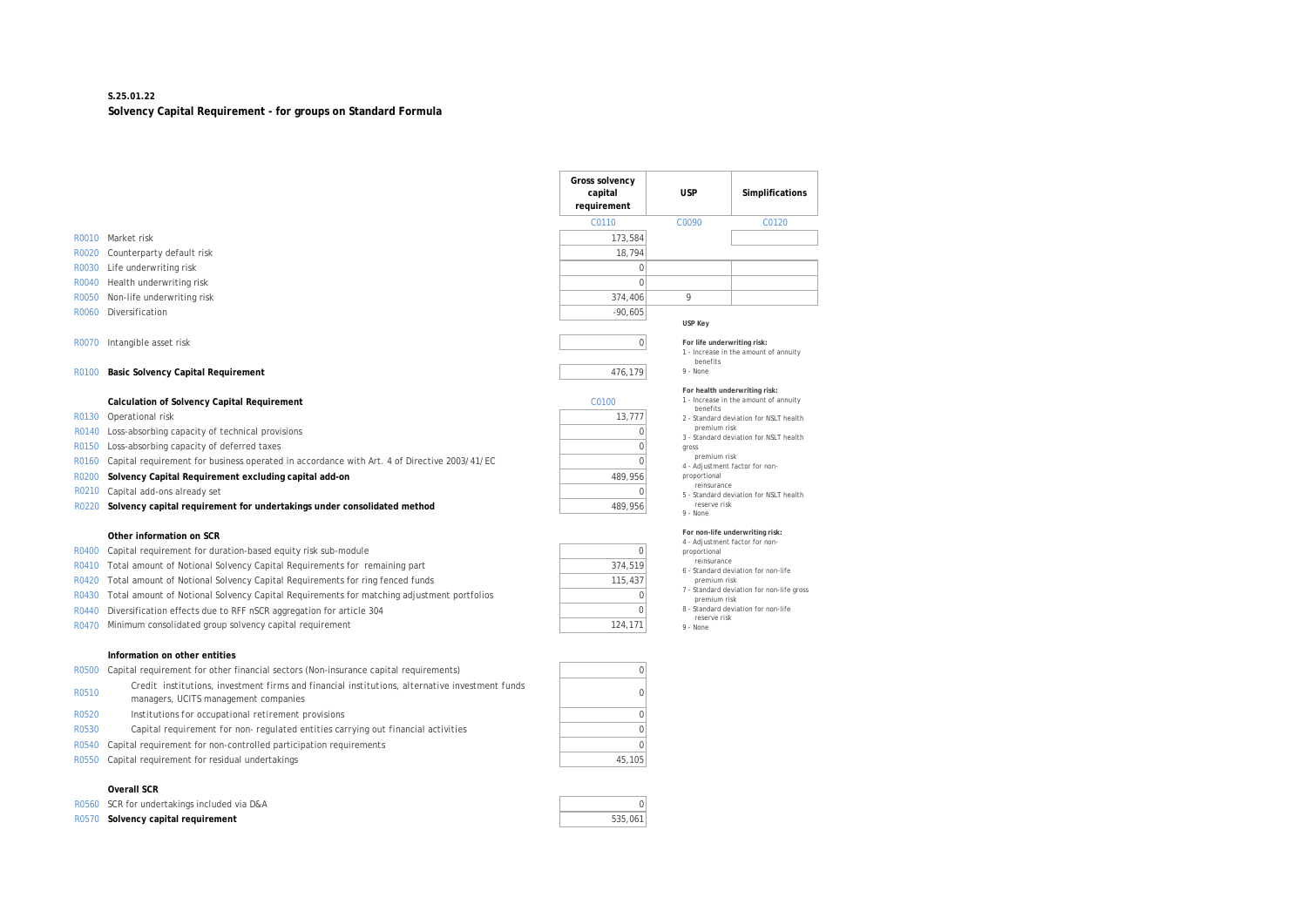#### **S.32.01.22**

### **Undertakings in the scope of the group**

| <b>Supervisory Authority</b>         |  |  |  |  |  |  |  |  |  |
|--------------------------------------|--|--|--|--|--|--|--|--|--|
| C0080                                |  |  |  |  |  |  |  |  |  |
|                                      |  |  |  |  |  |  |  |  |  |
| ential Regulation Authority & Financ |  |  |  |  |  |  |  |  |  |
| uda Monetary Authority               |  |  |  |  |  |  |  |  |  |
|                                      |  |  |  |  |  |  |  |  |  |
|                                      |  |  |  |  |  |  |  |  |  |
|                                      |  |  |  |  |  |  |  |  |  |
|                                      |  |  |  |  |  |  |  |  |  |
|                                      |  |  |  |  |  |  |  |  |  |
|                                      |  |  |  |  |  |  |  |  |  |
|                                      |  |  |  |  |  |  |  |  |  |
|                                      |  |  |  |  |  |  |  |  |  |
|                                      |  |  |  |  |  |  |  |  |  |
|                                      |  |  |  |  |  |  |  |  |  |
|                                      |  |  |  |  |  |  |  |  |  |
|                                      |  |  |  |  |  |  |  |  |  |
|                                      |  |  |  |  |  |  |  |  |  |
|                                      |  |  |  |  |  |  |  |  |  |
|                                      |  |  |  |  |  |  |  |  |  |
|                                      |  |  |  |  |  |  |  |  |  |

|                 |           | Type of code of<br>the ID of the<br>Country   Identification code of the undertaking<br>undertaking |               | Legal Name of the undertaking                 | Type of undertaking                                                                                 | Legal form                                             | Category<br>(mutual/non<br>mutual) | <b>Supervisory Authority</b>              |
|-----------------|-----------|-----------------------------------------------------------------------------------------------------|---------------|-----------------------------------------------|-----------------------------------------------------------------------------------------------------|--------------------------------------------------------|------------------------------------|-------------------------------------------|
| Row             | C0010     | C0020                                                                                               | C0030         | C0040                                         | C0050                                                                                               | C0060                                                  | C0070                              | C0080                                     |
|                 | GB        | 5493002UNUYXLHOWF752                                                                                | LEI           | Lancashire Holdings Limited                   | Insurance holding company as defined in Article 212(1) (f) of Directive<br>2009/138/EC              | Company limited by shares or by guarantee or unlimited | Non-mutual                         |                                           |
|                 | GB        | 213800SEKTC7F87AAE76                                                                                | LEI           | Lancashire Insurance Company (UK) Ltd         | Non life insurance undertaking                                                                      | Company limited by shares or by guarantee or unlimited | Non-mutual                         | Prudential Regulation Authority & Financi |
|                 | BM        | VS0TQHC88NK3ZB6BS534                                                                                | LEI           | Lancashire Insurance Company Ltd              | Non life insurance undertaking                                                                      | Company limited by shares or by guarantee or unlimited | Non-mutual                         | Bermuda Monetary Authority                |
|                 | GB        | 213800XGX9PLYH26JY33                                                                                | LEI           | Lancashire Insurance Holdings (UK) Ltd        | Insurance holding company as defined in Article 212(1) (f) of Directive<br>2009/138/EC              | Company limited by shares or by guarantee or unlimited | Non-mutual                         |                                           |
| 5               | <b>BM</b> | 213800VBV8PBJKPE1R09                                                                                | LEI           | Kinesis Capital Management Ltd                | Ancillary services undertaking as defined in Article 1 (53) of Delegated<br>Regulation (EU) 2015/35 | Company limited by shares or by guarantee or unlimited | Non-mutual                         |                                           |
|                 | GB        | 213800FN11FO7GB7OF68                                                                                | LEI           | KCM Marketing Services Ltd                    | Ancillary services undertaking as defined in Article 1 (53) of Delegated<br>Regulation (EU) 2015/35 | Company limited by shares or by guarantee or unlimited | Non-mutual                         |                                           |
|                 | GB        | 2138004GFJTU6VXWSN31                                                                                | LEI           | Lancashire Insurance Marketing Services Ltd   | Ancillary services undertaking as defined in Article 1 (53) of Delegated<br>Regulation (EU) 2015/35 | Company limited by shares or by guarantee or unlimited | Non-mutual                         |                                           |
| 8               | GB        | 2138006LFHKOSX7L5T75                                                                                | LEI           | Lancashire Insurance Services Ltd             | Ancillary services undertaking as defined in Article 1 (53) of Delegated<br>Regulation (EU) 2015/35 | Company limited by shares or by guarantee or unlimited | Non-mutual                         |                                           |
|                 | CA        | 213800KEBIZUU2PRL375                                                                                | LEI           | Lancashire Management Services (Canada) Ltd   | Ancillary services undertaking as defined in Article 1 (53) of Delegated<br>Regulation (EU) 2015/35 | Company limited by shares or by guarantee or unlimited | Non-mutual                         |                                           |
| 10 <sup>°</sup> | GB        | 213800273IH1JDT7M942                                                                                | LEI           | Cathedral Capital Holdings Ltd                | Other                                                                                               | Company limited by shares or by guarantee or unlimited | Non-mutual                         |                                           |
| 11              | GB        | 213800RIUPP9QTVARE92                                                                                | LEI           | Cathedral Capital Limited                     | Other                                                                                               | Company limited by shares or by guarantee or unlimited | Non-mutual                         |                                           |
| 12 <sup>7</sup> | GB        | 213800O8D8PUYCLB7378                                                                                | LEI           | Cathedral Capital (1998) Ltd                  | Other                                                                                               | Company limited by shares or by guarantee or unlimited | Non-mutual                         |                                           |
| 13 <sup>°</sup> | GB        | 213800GKFNABQMEBDU44                                                                                | LEI           | Cathedral Capital (1999) Ltd                  | Other                                                                                               | Company limited by shares or by guarantee or unlimited | Non-mutual                         |                                           |
| 14              | GB        | 213800VSE6C6IH4H2U88                                                                                | LEI           | Cathedral Capital Services Ltd                | Other                                                                                               | Company limited by shares or by guarantee or unlimited | Non-mutual                         |                                           |
| 15 <sub>1</sub> | GB        | 2138007WFQTDGGZAOM52                                                                                | LEI           | Cathedral Underwriting Ltd                    | Other                                                                                               | Company limited by shares or by guarantee or unlimited | Non-mutual                         |                                           |
| 16              | BM        | 5493002UNUYXLHOWF752GB00001                                                                         | Specific code | Kinesis Holdings 1 Ltd                        | Other                                                                                               | Company limited by shares or by guarantee or unlimited | Non-mutual                         |                                           |
| 17              | US        | 5493002UNUYXLHOWF752US00002                                                                         | Specific code | Lancashire Holdings Financing Trust I Limited | Ancillary services undertaking as defined in Article 1 (53) of Delegated<br>Regulation (EU) 2015/35 | Trust                                                  | Non-mutual                         |                                           |
| 18              | JE        | 5493002UNUYXLHOWF752JE00003                                                                         | Specific code | Lancashire Holdings Employee Benefit Trust    | Ancillary services undertaking as defined in Article 1 (53) of Delegated<br>Regulation (EU) 2015/35 | Trust                                                  | Non-mutual                         |                                           |